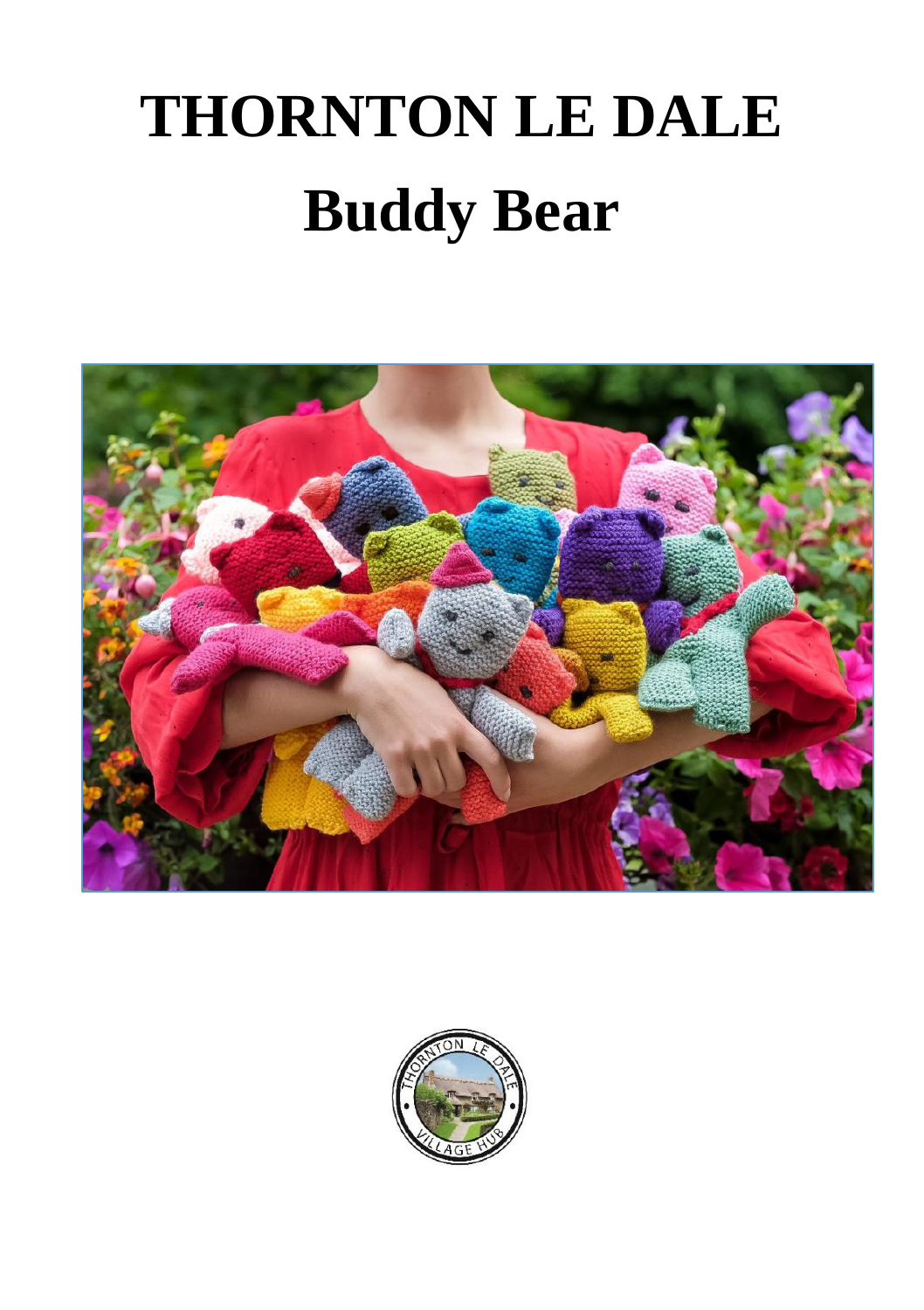# **Leg 1**

Cast on 18sts

Knit 30 Rows

Cut Yarn, leaving a length of around 30cm. Slide stitches to bottom of needle and leave them on the needle while you knit the second leg.

## **Leg 2**

On the free needle, Cast on 18sts.

Knit 30 Rows

DO NOT CUT YARN

Move leg one to leg 2 to continue to the body.

## **Body**

Continue knitting across to join both legs 36sts

Knit for the next 32 rows.

Mark the ends of the last row with a safety pin then continue knitting every row for the head.

### **Head.**

Knit 28 Rows

Cast Off leaving a length of around 42cm of yarn to sew up the body.

**Arms** (make 2 the same)

Cast on 15st

Knit 25 Rows

Cast off leaving 20cms of Yarn for sewing up.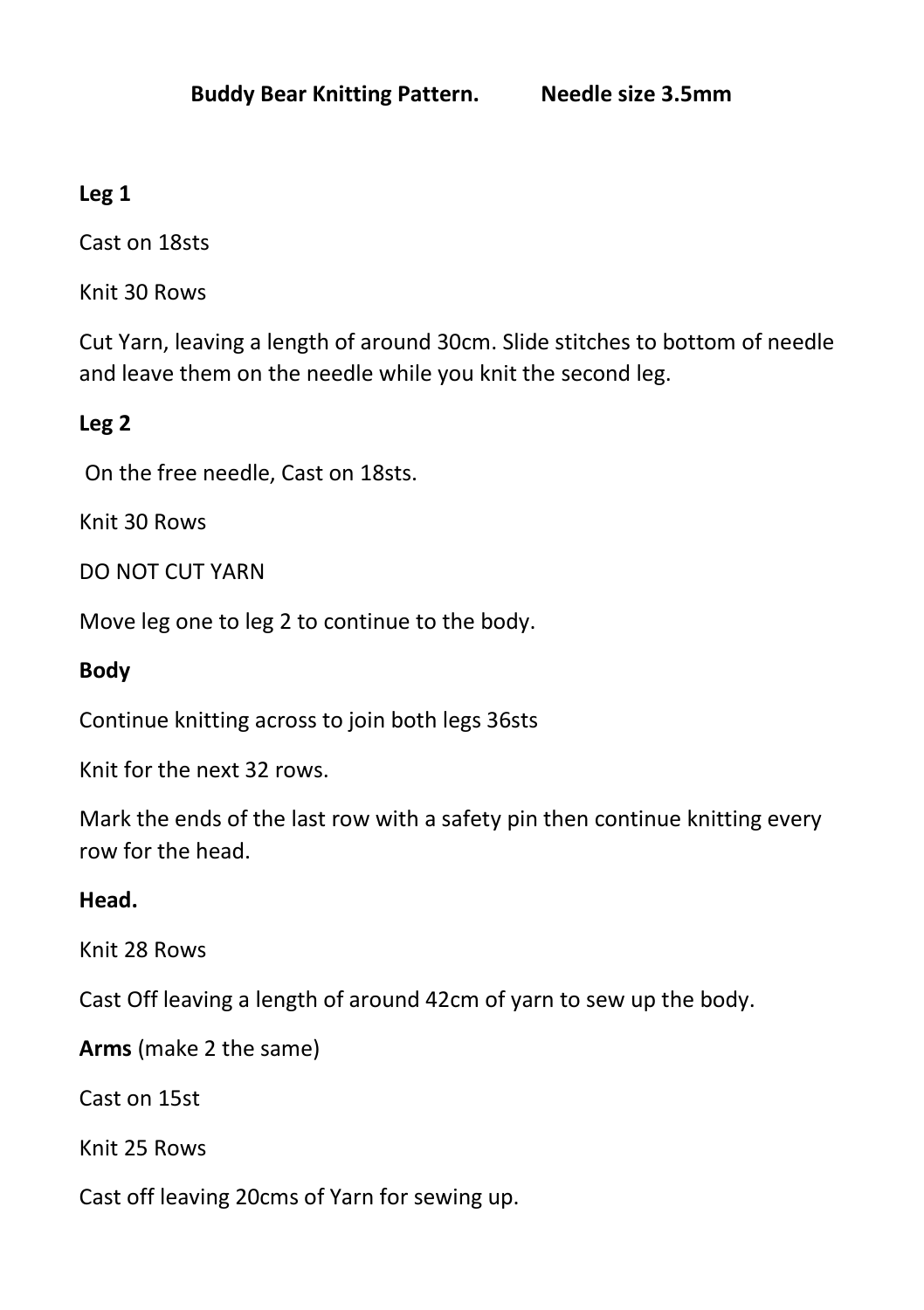### **Sewing up**

NOTE: When sewing up seams together use mattress stich, working through the garter stitch bumps at the ends of the rows. Place head and body flat and fold the sides to the centre and stitch the centre back body seam from top down to the legs

Next, stitch the inside of legs. Do not cut yarn.

The top of head and feet remain open and lightly stuff keeping the body flat. Sew up feet and then head. Run stitches at each end of head to make ears.

Fold the arms to the centre and stitch up. Lightly stuff if needed, but try to keep flat and squashy.

Thread a length of the wool yarn and using running stitch, stitch around the marked row starting from centre back to make a neck line. Remove safety pins.

**Neck tie** can be made either using ribbon, coloured twisted yarn or a knitted scarf.

Stitch eyes and make a lovely smile.